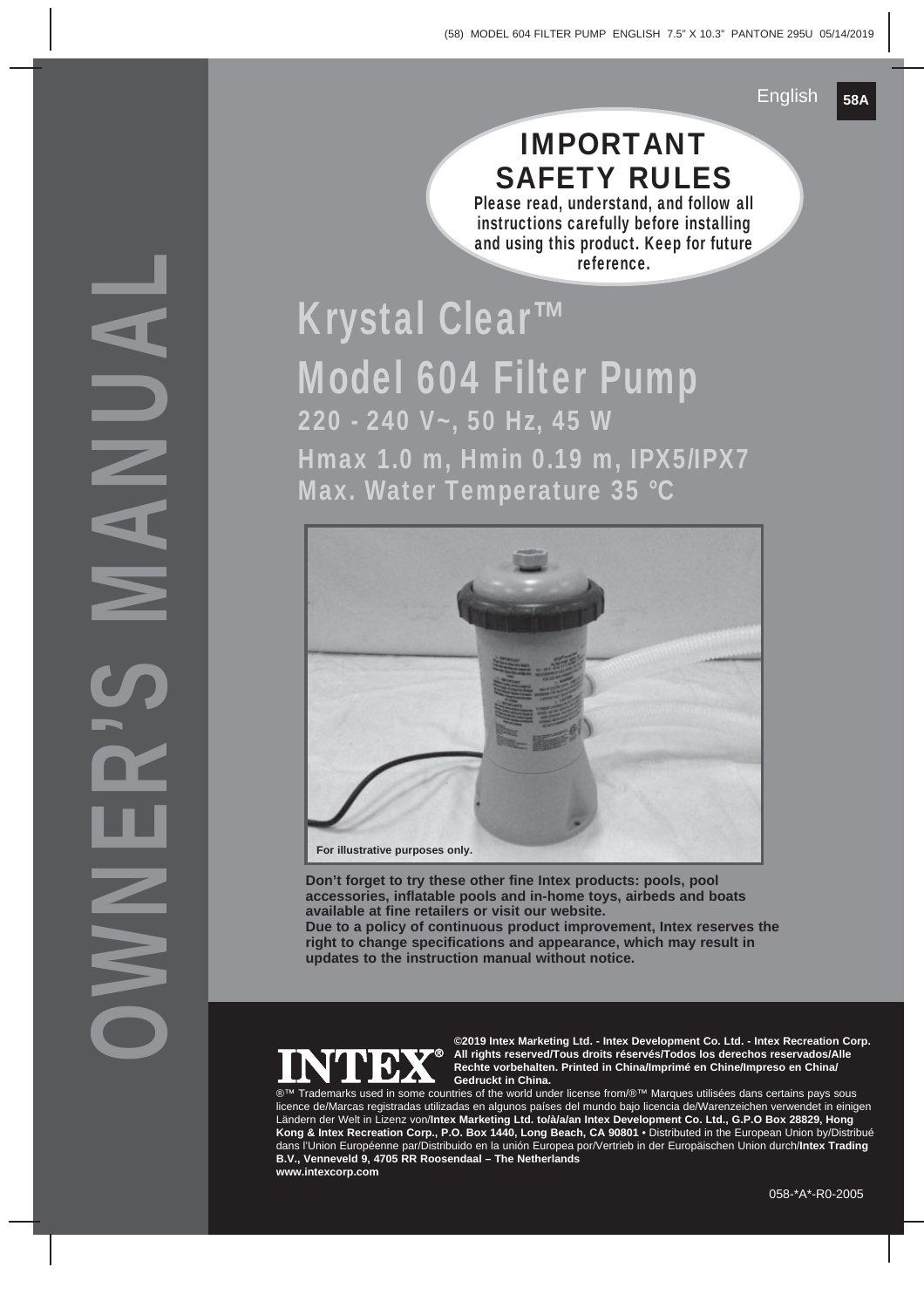$58A$ 

### **TABLE OF CONTENTS**

| $\overline{\mathbf{4}}$ |
|-------------------------|
| $5 - 7$                 |
| $7 - 8$                 |
|                         |
|                         |
|                         |
|                         |
|                         |
|                         |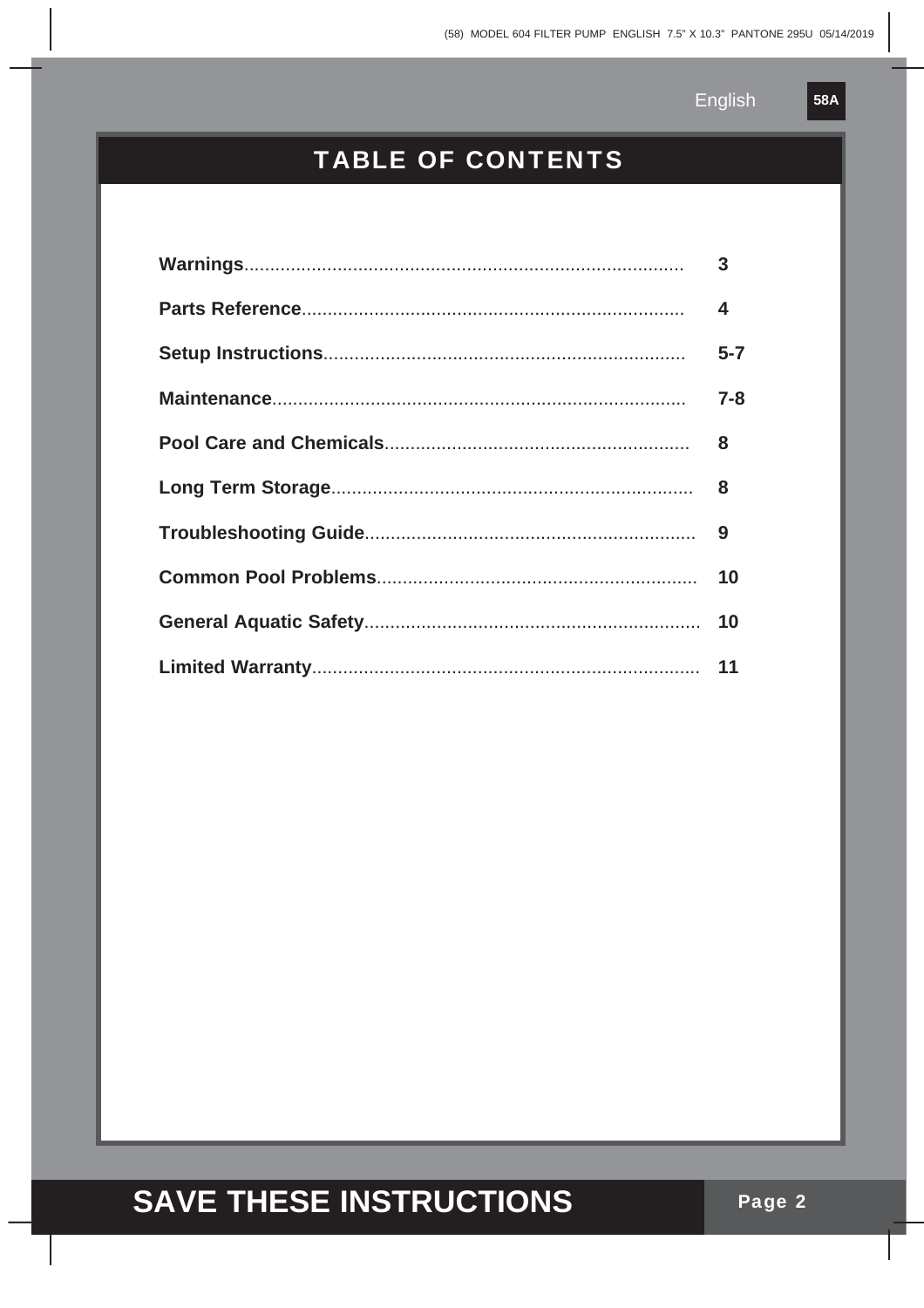**58A**

### IMPORTANT SAFETY RUL

Read, Understand and Follow All Instructions Carefully Before Installing and Using this Product.

# **READ AND FOLLOW ALL INSTRUCTIONS WARNING**

- Always supervise children and those with disabilities.
- Children must stay away from this product and electrical cord(s).
- Children shall not play with the appliance. Cleaning and user maintenance shall not be made by children without supervision
- This appliance can be used by children aged from 8 years and above and persons with reduced physical, sensory or mental capabilities or lack of experience and knowledge if they have been given supervision or instruction concerning use of the appliance in a safe way and understand the hazards involved.
- Assembly and disassembly by adults only.
- Risk of electric shock. Connect this product only to a grounding type receptacle protected by a ground-fault circuit interrupter (GFCI) or residual current device (RCD). Contact a qualified electrician if you cannot verify that the receptacle is protected by a GFCI/RCD. Use a qualified electrician to install the GFCI/RCD, which has a maximum rate of 30mA. Do not use a portable residual current device (PRCD).
- Always unplug this product from the electrical outlet before removing, cleaning, servicing or making any adjustment to the product.
- The plug must be accessible after product is installed.
- Do not bury the electrical cord. Locate the cord where it will not be damaged by lawn mowers, hedge trimmers and other equipment.
- The supply cord cannot be replaced. If the cord is damaged the appliance should be scrapped.
- To reduce the risk of electric shock, do not use extension cords, timers, plug adaptors or converter plugs to connect unit to electric supply; provide a properly located outlet.
- Do not attempt to plug in or unplug this product while standing in water or when your hands are wet.
- Keep this product more than 2m away from the pool. (for France only).
- Keep the plug of this product more than 3.5m away from the pool.
- Position this product away from the pool, so as to prevent children from climbing on it and accessing the pool.
- Do not operate this product when the pool is occupied.
- This product is for use with storable pools only. Do not use with permanently installed pools. A storable pool is constructed so that it may be readily disassembled for storage and reassembled to its original configuration.
- The appliance is intended only for household use.
- This product is intended to be used only for the purposes described in the manual!

#### **FAILURE TO FOLLOW THESE WARNINGS MAY RESULT IN PROPERTY DAMAGE, ELECTRIC SHOCK, ENTANGLEMENT OR OTHER SERIOUS INJURY OR DEATH.**

These product warnings, instructions and safety rules provided with the product represent some common risks of water recreation devices and do not cover all instances of risk and danger. Please use common sense and good judgement when enjoying any water activity.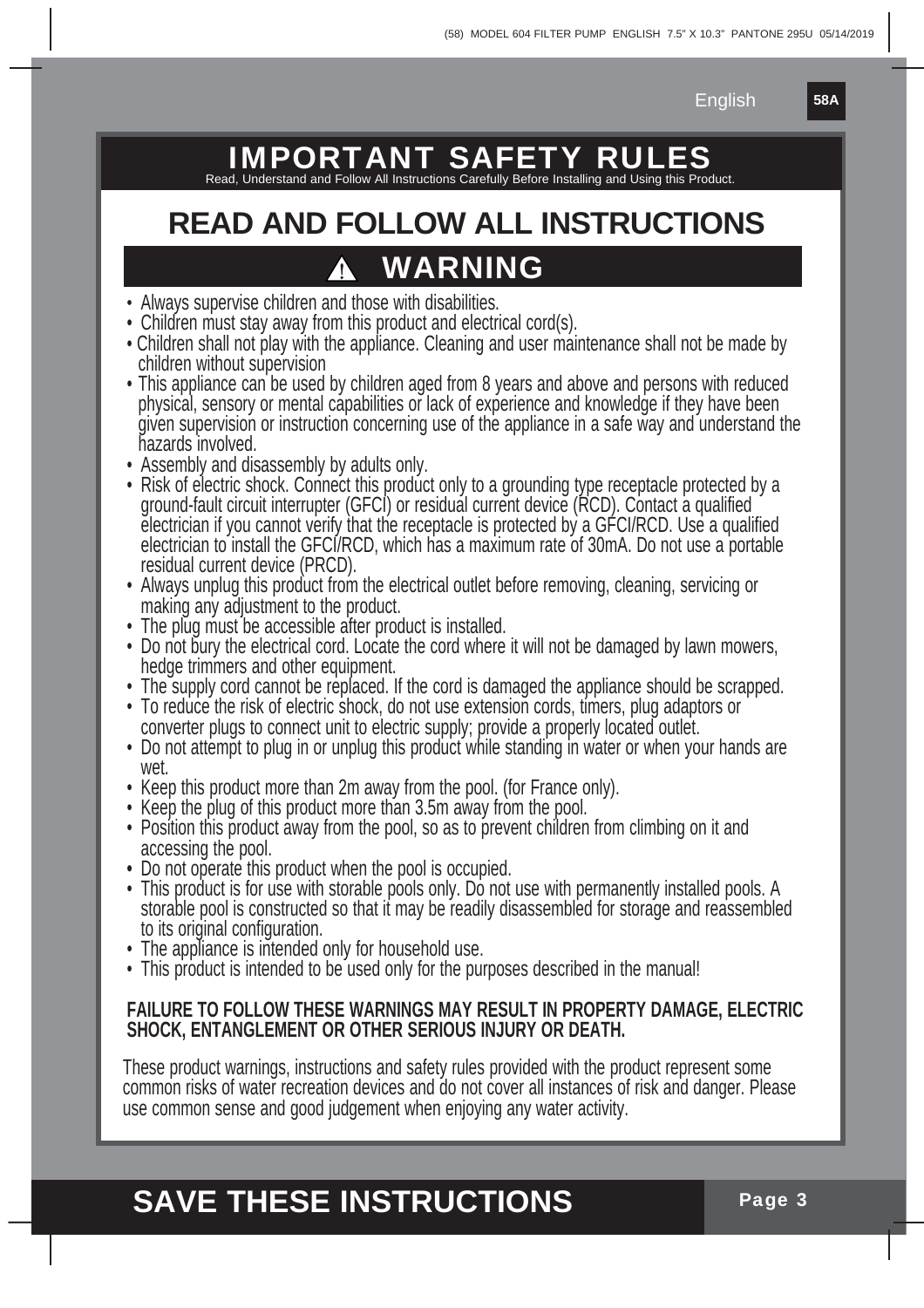**58A**

#### PARTS REFERENCE

Before assembling your product, please take a few minutes to check the contents and become familiar with all the parts.



**NOTE:** Drawings for illustration purpose only. Actual product may vary. Not to scale.

| <b>REF. NO.</b>       | <b>DESCRIPTION</b>              |                            | QTY.                     | <b>SPARE PART NO.</b> |
|-----------------------|---------------------------------|----------------------------|--------------------------|-----------------------|
| 1                     | AIR RELEASE VALVE               | 1                          | 10460                    |                       |
| $\mathcal{P}$         | <b>VALVE O-RING</b>             |                            | 1                        | 10264                 |
| 3                     | <b>FILTER HOUSING COVER</b>     |                            | 1                        | 11868                 |
| 4                     | <b>COVER SEAL</b>               |                            | 1                        | 10325                 |
| 5                     | <b>FILTER CARTRIDGE</b>         |                            | 1                        | 29000                 |
| 6                     | <b>HOSE SEAL</b>                |                            | 2                        | 10134                 |
| $\overline{7}$        | <b>HOSE CLAMP</b>               |                            | $\overline{\mathcal{L}}$ | 11489                 |
| 8                     | <b>HOSE</b>                     |                            | 2                        | 10399                 |
| 9                     | <b>STRAINER CONNECTOR</b>       |                            | 1                        | 11070                 |
| 10                    | POOL INLET JET NOZZLE           |                            | 1                        | 12364                 |
| 11                    | <b>STRAINER GRID</b>            |                            | 1                        | 12197                 |
| 12                    | THREADED FILTER HOUSING COLLAR  |                            | 1                        | 11869                 |
| 13                    | <b>INLET STRAINER CONNECTOR</b> |                            | 1                        | 12365                 |
| 14                    | AIR JET VALVE                   |                            | 1                        | 12363                 |
| 15                    | POOL INLET AIR ADAPTOR          |                            | 1                        | 12367                 |
| 16                    | AIR JET VALVE CAP (NOT SHOWN)   |                            | 1                        | 12373                 |
|                       |                                 |                            |                          |                       |
| Type of filter medium |                                 | Synthetic cartridge #29000 |                          |                       |

When ordering parts, be sure to quote the model number and part numbers. No tools are required for the assembly.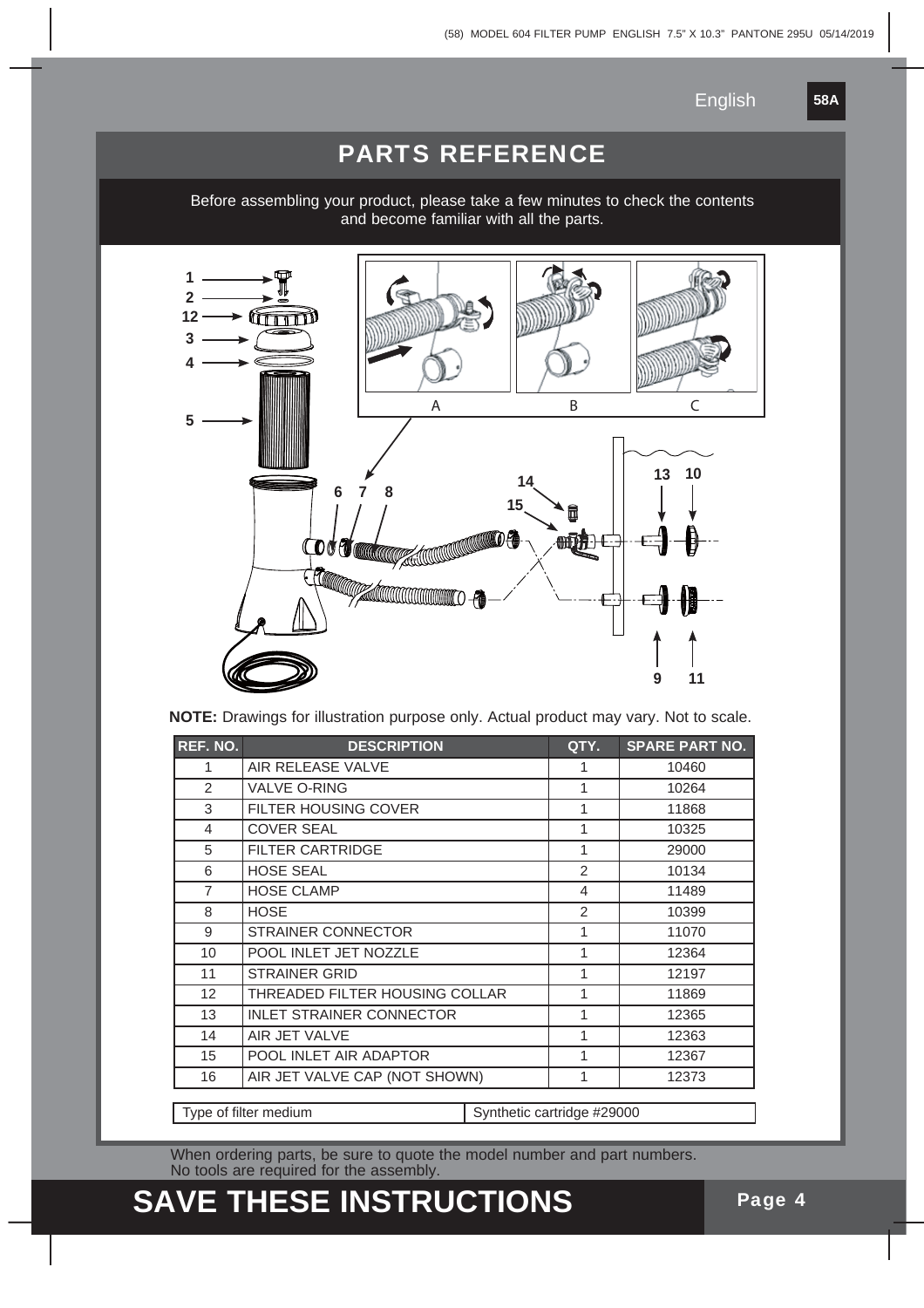**58A**

#### SETUP INSTRUCTIONS

Be sure you have access to water to fill the pool and chemicals for the water. **IMPORTANT: This filter pump is shipped with the air release valve (1) open (open the air release valve if necessary). DO NOT replace the air release valve until you reach STEP #8. Failure to follow these instructions will result in air trapped inside filter housing; the motor will run dry, be noisy and malfunction.**

- **1.** Assemble above-ground-pool first. Carefully follow the pool's installation instructions.
- **2.** Place the filter pump the length of the hose away from the pool wall where the lower black protruding hose connection is "sticking-out". Ensure the filter pump is accessible at all time for service and maintenance.
- **3.** Insert the nozzle union **(13 & 10)** into the upper protruding hose connections, and then attach the pool inlet air adaptor **(15)** to the upper protruding fitting. Screw the air jet valve **(14)** over the pool inlet air adaptor **(15)**. Then insert the strainer union **(9 & 11)** into the lower protruding hose connections. The hoses **(8)** fit over the strainers inserted into the connections.
- **4.** There are two hoses to be connected to the filter pump hose connections. With hose clamps **(7)**, fasten one of the hoses **(8)** to the lower protruding hose connection (marked "+" on the pool liner) and to the upper pump connection (marked "+").
- **5.** Connect the second hose to the pool inlet air adaptor **(15)** and to the lower pump connection. Make sure all the hose clamps **(7)** are tight. **NOTE:** Make sure the air jet valve **(14)** is securely tighten onto the pool inlet air adaptor **(15)** and facing up.
- **6.** In a counter-clockwise motion unscrew the threaded filter housing collar **(12)** from the filter housing. Grasp and remove the housing cover **(3)**. Check to see if a cartridge is inside the housing. If yes, replace the cover, finger tighten the housing collar **(12)** back onto the filter housing.
- **7.** Fill the pool to a level of at least 1-2 inches above the top connection. The water will automatically flow down into the pump.
- **8.** When water starts flowing out of the air release valve hole, screw in the air release valve back into the filter housing cover. Do not over tighten the valve. **NOTE: Venting the system is necessary for air to escape as the filter housing fills with water.**
- **9.** Connect the filter pump to the power outlet. The filter pump is now filtering the water.

### **WARNING**

**Risk of electric shock. Connect this product only to a grounding type receptacle protected by a ground-fault circuit interrupter (GFCI) or residual current device (RCD). Contact a qualified electrician if you cannot verify that the receptacle is protected by a GFCI/RCD. Use a qualified electrician to install the GFCI/RCD, which has a maximum rate of 30mA. Do not use a portable residual current device (PRCD).**

**10.** Operate the filter pump until the desired water clarity is obtained.

 **NOTE:** Never put pool chemicals directly into the filter pump. This may damage the pump and void the warranty.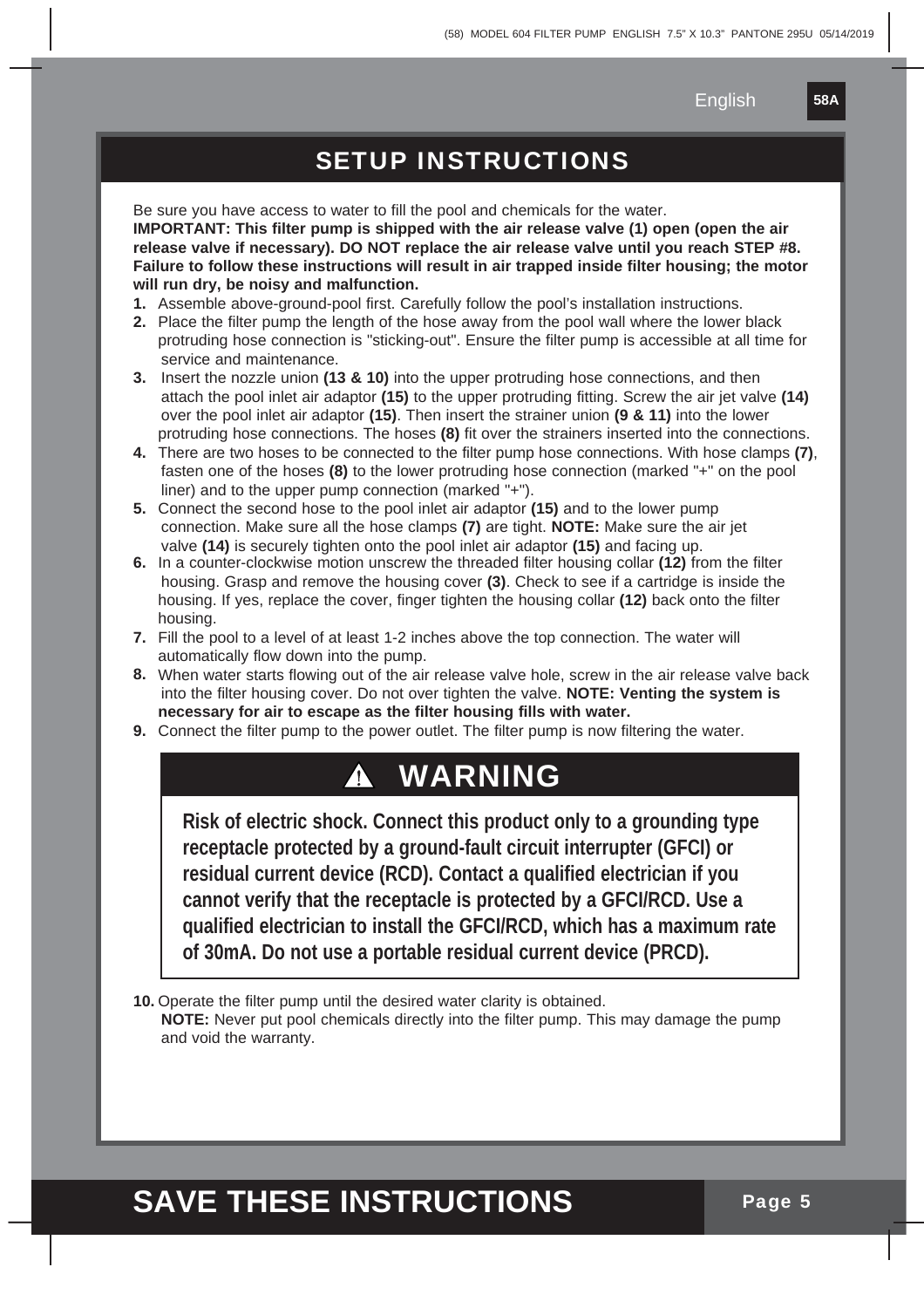**58A**

### SETUP INSTRUCTIONS (continued)

# **WARNING**

**Position this product away from the pool, so as to prevent children from climbing on it and accessing the pool.**

**It is essential to change any damaged element or set of elements as soon as possible. Use only parts approved by the manufacturer.**

To inspect and change the filter cartridge, disconnect line cord, unscrew the pool inlet nozzle **(10)** and strainer grid **(11)** from the strainer connectors and insert the hat-like plugs into the strainer connectors before servicing the filter. After service, open the air release valve, remove the plugs, allow any air to escape through the valve before tightening the valve again and replace the pool inlet nozzle **(10)** and strain grid **(11)**. The pump is now primed with water again and may be turned on.



The power cord plug to the 220-240 volt electrical power source of the filter pump must be positioned more than 3.5 m away from the pool walls. Check your local authorities to determine the appropriate standard and requirements for "electrical installation of swimming pools and basins equipment". The following table is for reference only:

| <b>Country/Region</b> | <b>Standard Number</b> |
|-----------------------|------------------------|
| International         | IEC 60364-7-702        |
| France                | NF C 15-100-7-702      |
| Germany               | DIN VDE 0100-702       |
| The Netherlands       | NEN 1010-702           |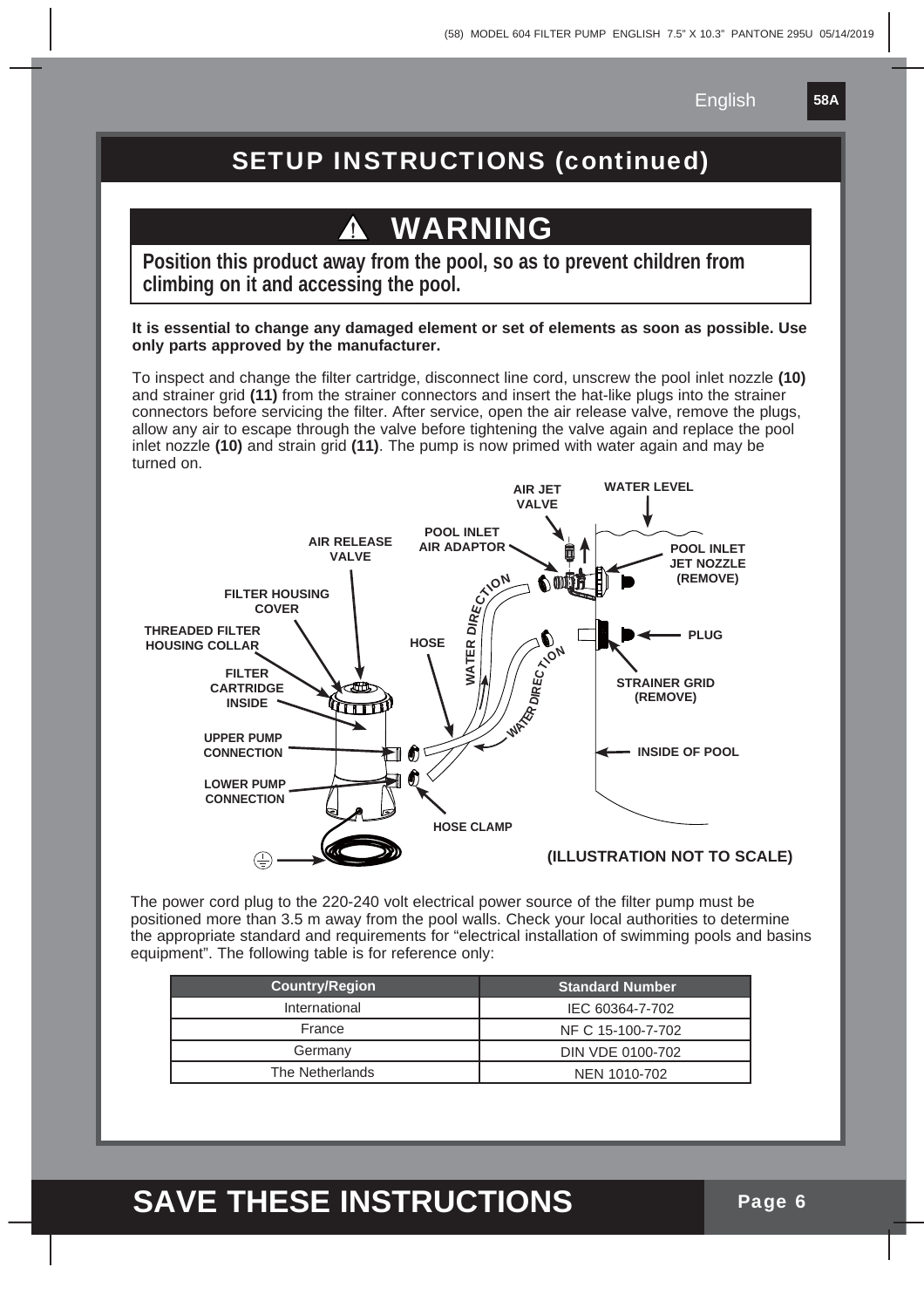**58A**

### FILTER PUMP STATIONARY MOUNTING OPTION

There are three mounting holes located at the bottom of the filter pump base. These holes are provided because various country's regulations, especially in the European community, require the filter pump to be secured to the ground or to a base in a permanent upright position.

These three holes form a triangle pattern and are 135mm from each other. The holes are slotted with a 7mm width.

The filter pump can be mounted on a cement base or onto a wooden structure to prevent accidental falling over. Total assembly must exceed 18kg. The drawings on the following show two possible ways of upright mounting.



#### CLEANING OR REPLACING FILTER CARTRIDGES

#### **It is recommended that the filter cartridge be replaced at least every 2 weeks. Regularly monitor the filter clogging level.**

- **1.** Make sure filter pump is not operating. Disconnect line cord.
- **2.** To prevent water from escaping the pool, unscrew the pool inlet nozzle **(10)** and strainer grid **(11)** from the strainer connectors and insert the hat-like plugs into the strainer connectors.
- **3.** In a counter-clockwise motion, remove the filter housing collar **(12)** and threaded cover **(3)**. Be careful not to lose the cover seal **(4)**.
- **4.** Remove filter cartridge **(5)** to clean it. The filter may be cleaned from the spray from a water hose.
- **5.** Use judgement as to whether cartridge needs to be replaced. Only use the original Intex cartridge for replacement. See "Parts Reference" section for detail.
- **6.** Return cartridge to filtering position.
- **7.** Return the seal **(4)** and threaded cover **(3)** to their original positions and in a clockwise direction rescrew the housing collar **(12)** onto the filter housing.
- **8.** After service, open the air release valve, remove the plugs, allow any air to escape through the valve before tightening the valve again and replace the pool inlet nozzle **(10)** and strainer grid **(11).** The pump is now primed with water again and may be turned on.
- **9.** Check the inlet and outlet openings regularly to ensure they are not obstructed thus preventing a good filtration.
- **10.** The disposal of any used filter media should be in accordance with applicable local regulation and legislation.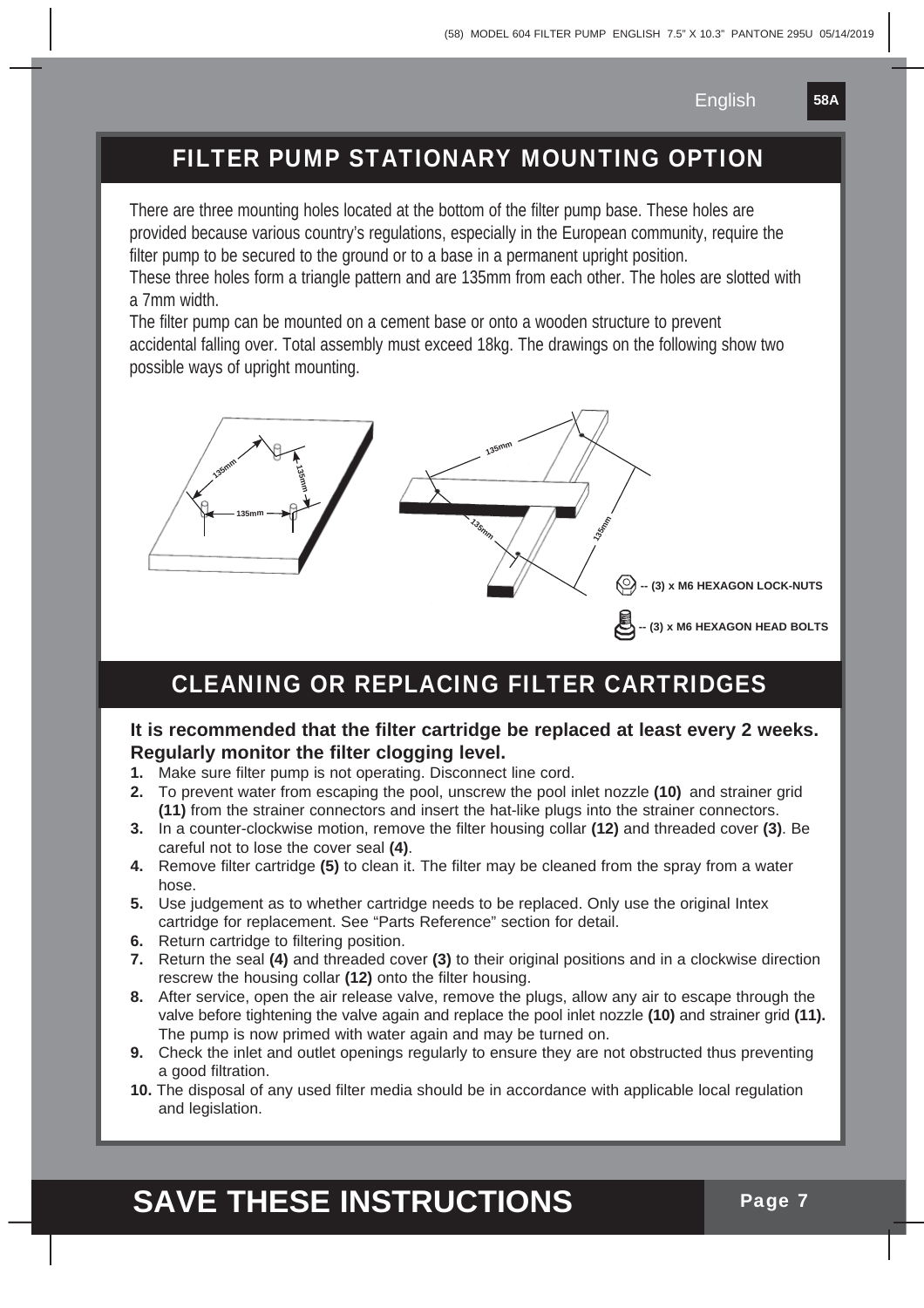**58A**

#### POOL CARE AND CHEMICALS

- All pools require care to keep the water clear and hygienically clean. With proper chemical control, your filter will help attain this objective. Consult your pool supply dealer for instructions regarding the proper use of chlorine, algaecide and other chemical agents required for sparkling clear water.
- Keep pool chemicals away from children.
- Do not replenish chemicals in pool while pool is occupied. Skin or eye irritations could occur.
- Daily pH checking and chemical treatment of the water is very important and can not be overemphasized. Chlorine, algaecide and maintenance of proper pH levels are required when filling the pool as well as during the season. Consult your local swimming pool supply store for instructions.
- The season's first filling of the pool may have brackish water requiring extra water additives and extra filter changes. Do not allow swimming in pool until the pH level is balanced. Consult your local swimming pool supply store for instructions.
- Keep spare filter cartridges on hand. Replace cartridges every two weeks.
- Chlorinated water may damage lawns, gardens or shrubbery as children play in the pool and splash water outside the pool. Lawn areas underneath the pool liner will be destroyed. Note that some types of grass may grow through the liner.
- Filter run time depends on pool size, weather and usage level. Experiment with various run times so as to produce clean clear water.
- European standard EN16713-3 lists some additional pool water quality and water treatment information that can be found at www.intexcorp.com/support.

#### **CAUTION** Æ

**Concentrated chlorine solutions may damage the pool liner. Always follow the chemical manufacturer's directions, and the health and hazard warnings.**

### LONG TERM STORAGE & WINTERIZATION

- **1.** Before emptying your pool for long term storage, or relocation, be sure the water is directed towards an acceptable drain water receptacle away from the house. Check local regulations for specific directions regarding disposal of swimming pool water.
- **2**. Now, drain the pool.
- **3.** When the pool is empty, disconnect all pool hoses **(8)** from the pool and filter pump, simply reverse the set up instructions.
- **4.** Remove the filter cartridge as shown in the Filter Cartridge Cleaning section, steps 2 thru 4.
- **5.** Remove the nozzle and strainer unions from the pool wall. Place the wall plugs into the hose connections. Loosen clamps **(7)** securing the strainer connectors **(9)** before removal.
- **6.** Drain water from the filter pump housing.
- **7.** Leave filter pump pieces and hoses outside to thoroughly air dry.
- **8.** Depending on the cartridge **(5)** usage, a new cartridge may be needed for next season, keep a spare available.
- **9.** Cover the seal **(4)**, air release valve O-ring **(2)** and hose seals **(6)** with petroleum jelly to preserve its resilience during storage.
- **10.** Store the unit and accessories in a dry place. The storage's temperature should be controlled, between 32 degrees Fahrenheit (0 degrees Celsius) and 104 degrees Fahrenheit (40 degrees Celsius) storage location.
- **11.** The original packing can be used for storage.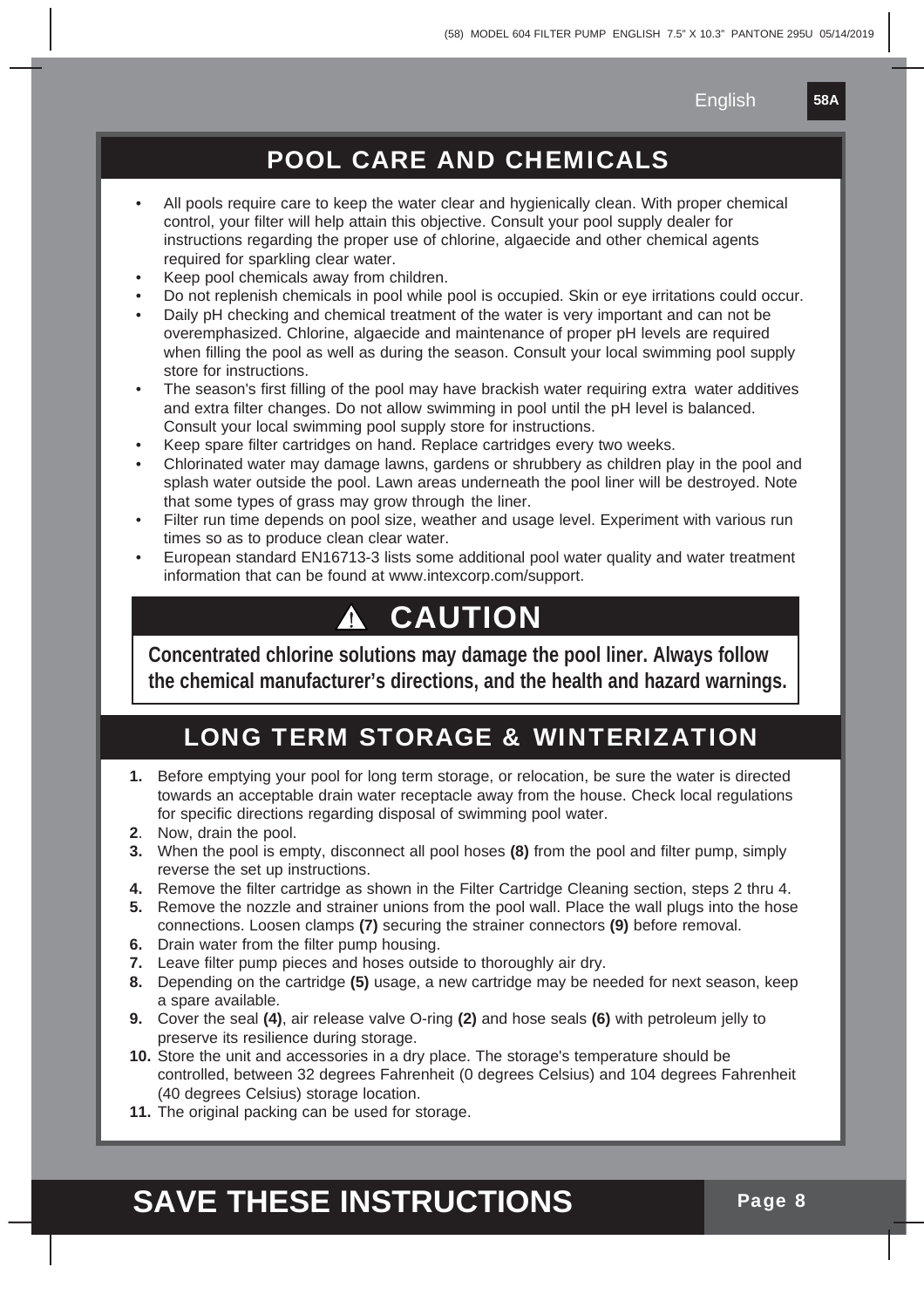**58A**

### TROUBLESHOOTING GUIDE

| <b>TROUBLE</b>                                              | <b>CAUSE</b>                                                                                                                                                                                                                                                                             | <b>SOLUTION</b>                                                                                                                                                                                                                                                                                                                                                                                                                                       |
|-------------------------------------------------------------|------------------------------------------------------------------------------------------------------------------------------------------------------------------------------------------------------------------------------------------------------------------------------------------|-------------------------------------------------------------------------------------------------------------------------------------------------------------------------------------------------------------------------------------------------------------------------------------------------------------------------------------------------------------------------------------------------------------------------------------------------------|
| <b>FILTER MOTOR</b><br><b>FAILS TO START</b>                | • The motor is not plugged in.<br>• The GFCI/RCD circuit breaker<br>is tripped.<br>• Motor too hot and overload<br>protection is shut off.                                                                                                                                               | • Filter cord must be plugged into a 3<br>wire outlet that is protected by a Class A<br>Ground Fault Circuit Interrupter, or RCD.<br>• Reset circuit breaker. If circuit breaker<br>trips repeatedly, your electrical system<br>may have a defect. Turn off circuit breaker<br>and call an electrician to correct the problem.<br>• Let the motor cool down.                                                                                          |
| <b>FILTER DOESN'T</b><br><b>CLEAN POOL</b>                  | • Improper chlorine or pH<br>levels.<br>• Filter cartridge is dirty.<br>• Damaged cartridge.<br>• Excessively dirty pool.<br>• The strainer screen is<br>restricting the water flow.                                                                                                     | • Adjust the chlorine and pH level. Consult<br>your local swimming pool supply stores.<br>• Clean or replace cartridge.<br>• Check the cartridge for holes. Replace if<br>damaged.<br>• Operate the filter for longer periods.<br>• Clean the strainer screen at the inlet.                                                                                                                                                                           |
| FILTER DOESN'T PUMP<br>WATER OR FLOW IS<br><b>VERY SLOW</b> | • Clogged inlet or discharge.<br>• An air leak on the intake line.<br>• Scale or buildup on cartridge.<br>• Excessively dirty pool.<br>• Dirty filter cartridge.<br>• The nozzle and strainer<br>connection are reversed.<br>• Pool inlet air adaptor connected to<br>the wrong fitting. | • Clear any obstructions in the intake hose by<br>discharging it inside pool wall.<br>• Tighten hose clamps, check hoses for<br>damage, check pool water level.<br>• Replace cartridge.<br>• Clean cartridge more often.<br>• Install the nozzle at the upper position of the<br>pool inlet, and the strainer at the lower<br>position of the pool outlet.<br>• Make sure the pool inlet air adaptor is<br>connected to the pool inlet upper fitting. |
| PUMP DOESN'T WORK                                           | • Low water level.<br>• Strainer screen plugged up.<br>• An air leak on the intake hose.<br>• Faulty motor or the impeller is<br>jammed.<br>• An air lock inside the<br>cartridge chamber.                                                                                               | • Fill pool to correct water level.<br>• Clean strainer screens at pool inlet.<br>• Tighten hose clamps, check hose for<br>damage.<br>• Clear any sticks or leaves in the intake<br>hose.<br>• Open the release valve at top of pump.                                                                                                                                                                                                                 |
| <b>TOP COVER</b><br><b>LEAKING</b>                          | • O-ring missing.<br>• Cover or air release valve are not<br>tight.                                                                                                                                                                                                                      | • Remove cover & check for O-ring.<br>• Tighten cover or valve (Manually).                                                                                                                                                                                                                                                                                                                                                                            |
| <b>HOSE LEAKING</b>                                         | • Hose clamps are not well-fitted.<br>• Hose o-ring dislodged when<br>connecting the hose.<br>• Hose broken.                                                                                                                                                                             | • Tighten or change hose clamps.<br>• Put the o-ring back into the groove.<br>• Replace a new hose.                                                                                                                                                                                                                                                                                                                                                   |
| <b>AIR LOCK</b>                                             | • There's air trapped in the pump<br>housing and inlet hose.                                                                                                                                                                                                                             | • Open air release valve, lift and lower the<br>inlet hose until water starts to flow out of<br>the air release valve, close air release valve.                                                                                                                                                                                                                                                                                                       |
| POOL INLET AIR<br>ADAPTOR / AIR JET<br><b>VALVE LEAKING</b> | • Hose clamps are not well-fitted.<br>• Air jet valve is not tight and<br>facing up.<br>• Air jet valve internal seal blocked.<br>• Air jet valve internal seal dirty.<br>• Air jet valve broken.                                                                                        | • Tighten or reinstall hose clamps.<br>· Tighten air jet valve and make sure it's<br>facing up.<br>• Plug in the pump and run for few seconds,<br>then unplug, repeat 3 times.<br>• Remove air jet valve, flush dirt out with water<br>and replace valve back.<br>• Replace a new air jet valve.                                                                                                                                                      |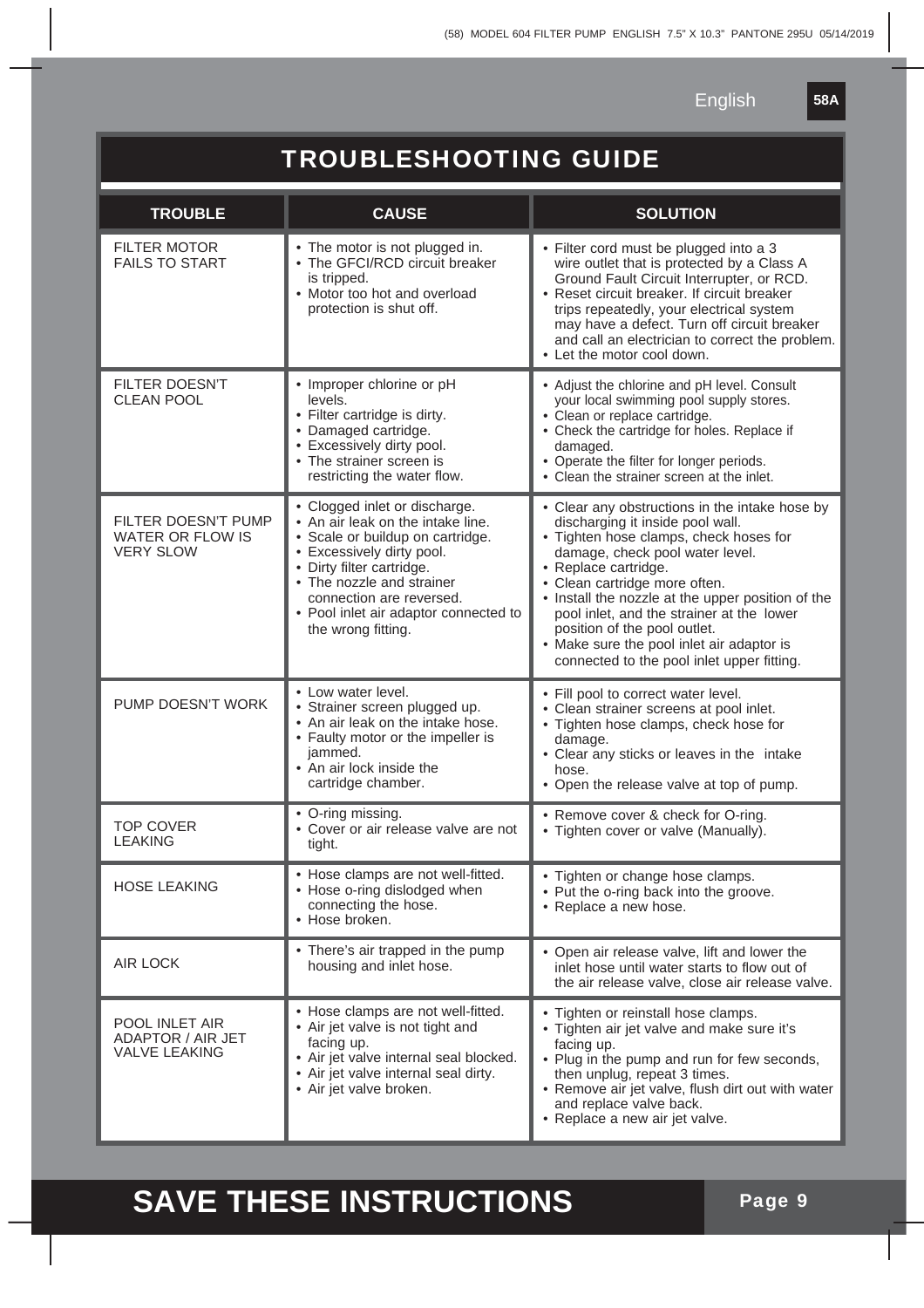**58A**

| <b>COMMON POOL PROBLEMS</b>                          |                                                                                                                     |                                                                                                              |                                                                                                                                                                 |  |  |  |
|------------------------------------------------------|---------------------------------------------------------------------------------------------------------------------|--------------------------------------------------------------------------------------------------------------|-----------------------------------------------------------------------------------------------------------------------------------------------------------------|--|--|--|
| <b>PROBLEM</b>                                       | <b>DESCRIPTION</b>                                                                                                  | <b>CAUSE</b>                                                                                                 | <b>SOLUTION</b>                                                                                                                                                 |  |  |  |
| <b>ALGAE</b>                                         | • Greenish water.<br>• Green or black<br>spots on pool liner.<br>• Pool liner is slippery<br>and/or has a bad odor. | • Chlorine and pH levels<br>need adjustment.                                                                 | • Super chlorinate with shock<br>treatment. Correct pH to your<br>pool store's recommended level.<br>• Vacuum pool bottom.<br>· Maintain proper chlorine level. |  |  |  |
| <b>COLORED</b><br><b>WATER</b>                       | · Water turns blue,<br>brown, or black<br>when first treated<br>with chlorine.                                      | • Copper, iron or manganese<br>in water being oxidized by<br>the added chlorine.<br>This is Common.          | • Adjust pH level to the<br>recommended level.<br>• Run filter until water is clear.<br>• Clean cartridge frequently.                                           |  |  |  |
| <b>SUSPENDED</b><br><b>MATTER IN</b><br><b>WATER</b> | • Water is cloudy or<br>milky.                                                                                      | • "Hard water" caused<br>by a too high pH level.<br>• Chlorine content is low.<br>• Foreign matter in water. | • Correct the pH level. Check<br>with your pool dealer for advice.<br>• Adjust the chlorine level.<br>• Clean or replace your filter.                           |  |  |  |
| <b>CHRONIC LOW</b><br><b>WATER LEVEL</b>             | • Level is lower than<br>on previous day.                                                                           | • Rip or hole in pool<br>liner or hoses.<br>• The drain valves are loose.                                    | • Repair with a patch kit.<br>• Finger tighten all caps.                                                                                                        |  |  |  |
| <b>SEDIMENT ON</b><br>POOL BOTTOM                    | • Dirt or sand on<br>pool floor.                                                                                    | • Heavy use, getting in<br>and out of pool.                                                                  | · Use Intex pool vacuum to<br>clean bottom of pool.                                                                                                             |  |  |  |
| <b>SURFACE</b><br><b>DEBRIS</b>                      | • Leaves, insects etc.                                                                                              | • Pool too close to trees.                                                                                   | · Use Intex pool skimmer.                                                                                                                                       |  |  |  |

### **IMPORTAN**

**If you continue to experience difficulty, please contact our Consumer Service Department for assistance. See separate "Authorized Service Centers" sheet.**

### **GENERAL AQUATIC SAFETY**

**Water recreation is both fun and therapeutic. However, it involves inherent risks of injury and death. To reduce your risk of injury, read and follow all product, package and package insert warnings and instructions. Remember, however, that product warnings, instructions and safety guidelines cover some common risks of water recreation, but do not cover all risks and or dangers.**

**For additional safeguards, also familiarize yourself with the following general guidelines as well as guidelines provided by nationally recognized Safety Organizations:**

- Demand constant supervision. A competent adult should be appointed as a "lifeguard" or water watcher, especially when children are in and aroundthe pool.
- Learn to swim.
- Take the time to learn CPR and first aid.
- Instruct anyone who is supervising pool users about potential pool hazards and about the use of protective devices such as locked doors, barriers, etc.
- Instruct all pool users, including children what to do in case of an emergency.
- Always use common sense and good judgement when enjoying any water activity.
- Supervise, supervise, supervise.